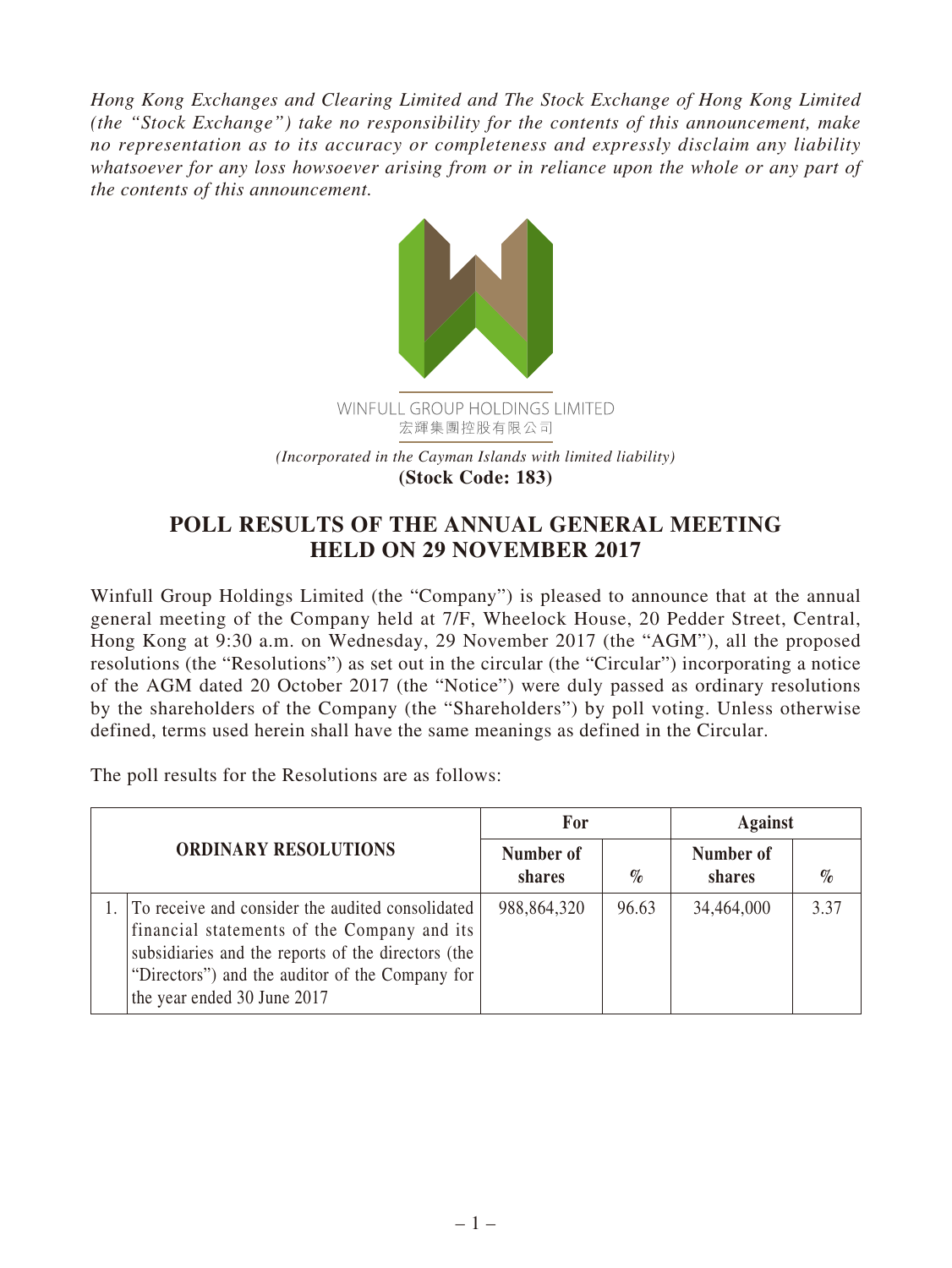| <b>ORDINARY RESOLUTIONS</b> |                                                                                                                                                        | For                 |       | <b>Against</b>      |      |
|-----------------------------|--------------------------------------------------------------------------------------------------------------------------------------------------------|---------------------|-------|---------------------|------|
|                             |                                                                                                                                                        | Number of<br>shares | $\%$  | Number of<br>shares | $\%$ |
| 2.                          | To re-elect Mr. Lee Wing Yin as an<br>(a)<br>executive Director                                                                                        | 988,520,320         | 96.60 | 34,808,000          | 3.40 |
|                             | To re-elect Mr. Ngan Man Ho as an<br>(b)<br>executive Director                                                                                         | 988,520,320         | 96.60 | 34,808,000          | 3.40 |
|                             | To re-elect Mr. Koo Fook Sun Louis as an<br>(c)<br>independent non-executive Director                                                                  | 988,128,320         | 96.56 | 35,200,000          | 3.44 |
|                             | To authorise the board of Directors (the<br>(d)<br>"Board") to fix the Directors' remuneration                                                         | 988,864,320         | 96.63 | 34,464,000          | 3.37 |
| 3.                          | To re-appoint BDO Limited as the Company's<br>auditor and to authorise the Board to fix its<br>remuneration                                            | 988,864,320         | 96.63 | 34,464,000          | 3.37 |
| 4.                          | To grant a general mandate to the Directors<br>to issue, allot and otherwise deal with the<br>Company's shares                                         | 946,560,320         | 92.50 | 76,768,000          | 7.50 |
| 5.                          | To grant a general mandate to the Directors to<br>repurchase the Company's shares                                                                      | 988, 864, 320       | 96.63 | 34,464,000          | 3.37 |
| 6.                          | To extend the general mandate granted to<br>the Directors to allot, issue and deal with the<br>Company's shares by the amount of shares<br>repurchased | 946,560,320         | 92.50 | 76,768,000          | 7.50 |

The description of the Resolutions above is by way of summary only. The full text appears in the Notice. As at the date of the AGM:

- (a) The total number of Shares in issue entitling the holders to attend and vote for or against all Resolutions at the AGM: 5,548,125,668.
- (b) The total number of Shares in issue entitling the holders to attend and abstain from voting in favour of the Resolutions at the AGM as set out in rule 13.40 of the Listing Rules: Nil.
- (c) None of the Shareholders have stated their intention in the Circular to vote against any of the Resolutions at the AGM.
- (d) None of the Shareholders is required under the Listing Rules to abstain from voting on any of the Resolutions at the AGM.

As more than 50% of the votes were cast in favour of the Resolutions, the Resolutions were duly passed as ordinary resolutions of the Company.